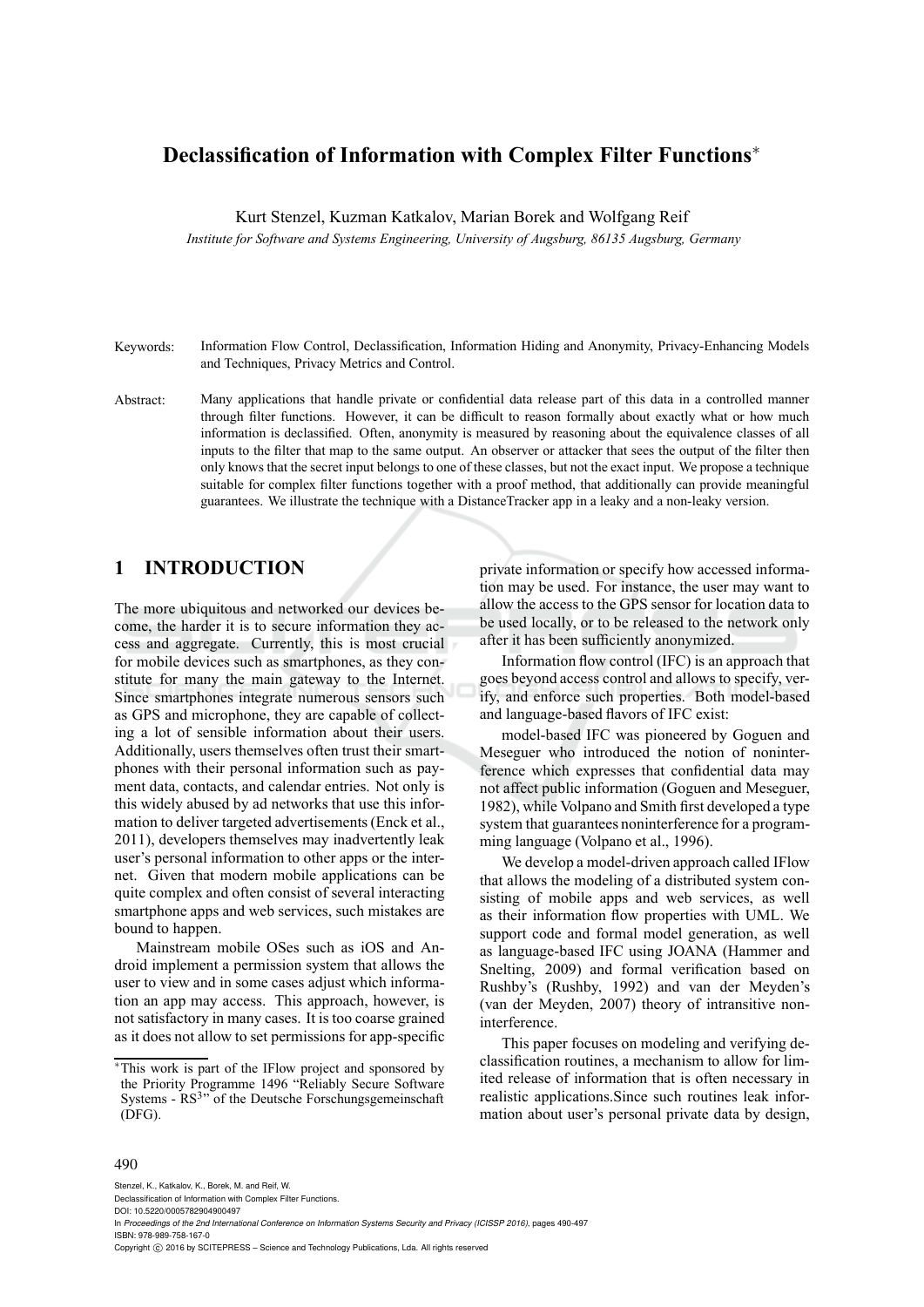Section 2 outlines work related to declassification, and section 3 describes our model-driven approach. Section 4 introduces an example application modeled with our approach. Section 5 presents security properties that must hold for declassification routines, while section 6 shows how such properties can be proven formally. Section 7 concludes this paper.

### **2 RELATED WORK**

Sabelfeld and Sands (Sabelfeld and Sands, 2009) introduce the "What" dimension of declassification by stating

*Partial, or selective, information flow policies regulate what information may be released. [...] Partial release can be specified in terms of precisely which parts of the secret are released, or more abstractly as a pure quantity.*

While they talk about programs in general the idea for declassification or filter functions is the same. A filter function is called with secret (and possibly additional public) inputs and computes a public output. An observer or attacker sees the output and tries to determine the secret input.

A standard approach is to define equivalence classes on the inputs (Cohen, 1978): Two inputs belong to the same equivalence class if the filter function returns the same output for them. This means the observer only knows that the input belongs to one of the equivalence classes. By reasoning about the size of the classes (the "pure quantity" of the quote) a degree of anonymity can be determined.

The equivalence classes can be determined with type theory (e.g. the PER model (Sabelfeld and Sands, 2001) or abstract interpretation (Giacobazzi and Mastroeni, 2005)), with deductive techniques(e.g. projective logic (Cohen, 1978), pre-/post conditions (Joshi and Leino, 2000) or symbolic execution (Klebanov, 2014)) or bisimulation and model-checking (Backes et al., 2009).

Quantitative information flow analysis tries to determine the number of bits leaked by the filter function based on a probability distribution of the inputs. This can be based on the size of the equivalence classes (Backes et al., 2009), or by computing Shannon entropy (Clark et al., 2007) or min-entropy (Smith, 2011) of the filter function. Usually, a finite input of a fixed size (e.g. three 32-bit integers) is assumed.

A similar approach is differential privacy (Alvim et al., 2011; Chatzikokolakis et al., 2013) that is concerned with the probability that an individual can be identified by, e.g. querying a statistical database that contains anonymized data.

However, precise computations of entropy measures or probabilities are very difficult for complex filter functions that use unbounded loops, complex data types like sequences or floating point arithmetic or complex mathematical operations.

We propose a technique that works for such filter functions by approximating the size of the equivalence classes and adding an additional requirement that there are enough equivalent inputs with enough differences. Therefore, our technique complements others. It will be described in detail in sections 5 and 6.

### **3 THE IFLOW APPROACH**

We present an integrated model-driven approach called IFlow for developing distributed applications consisting of mobile apps and web services with secure information flow. This approach is fully toolsupported and covers every stage of development from creating an abstract model of the application, to the generation of a formal model and deployable code, allowing for checking and verifying information flow properties. The approach is described in detail in (Katkalov et al., 2013). More information can also be found on our website 2 .

The modeling is done using UML extended with a profile specific to our approach. The static view of the application is captured using class diagrams. UML classes represent application components such as mobile apps or web services and are annotated with the respective stereotypes from our UML profile. The dynamic view of the application is represented as UML sequence diagrams, which specify how the application components interact with each other and the user. Declassification routines such as filter or anonymization functions can be expressed using activity diagrams and a simple domain specific language.

Furthermore, the modeler can specify a security policy that defines security domains and their relationships. Those security domains can then be used to annotate elements of the application model in order to express allowed information flows. Using an activity diagram, the modeler may express information flow properties by explicitly allowing or forbidding flows between information sinks and sources

<sup>2</sup>http://isse.de/iflow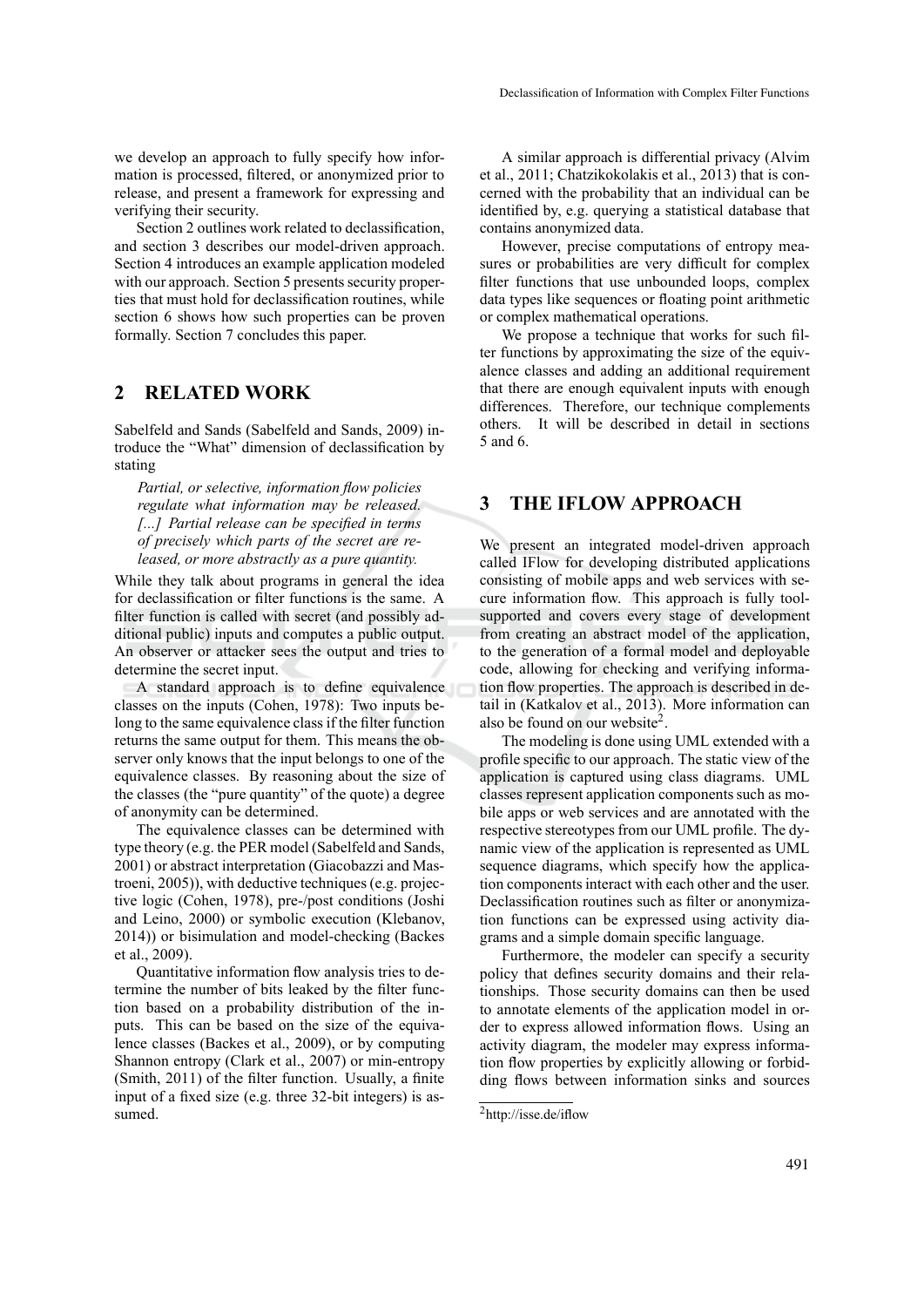(Katkalov et al., 2015). Such properties can then be shown to the users of the application to explain to them how their private information is handled.

The abstract model of the application is used to generate a formal model based on abstract state machines and algebraic specifications. This formal model is used as input for the interactive verifier KIV (Ernst et al., 2014) in order to verify information flow properties such as "information is declassified prior to release" (*intransitive noninterference* properties), security properties of declassification routines such as "information is sufficiently anonymized during declassification", as well as trace properties such as "user is always notified prior to information release" (Stenzel et al., 2014).

The abstract model of the application is also transformed to Java code which can be checked for information flow violations automatically using JOANA (Hammer and Snelting, 2009) w.r.t. information flow properties such as "private information may never leak to a specific information sink" (*transitive noninterference* properties). The developer may extend this generated code with a manual implementation, which is also checked in order to assure information flow security for the final application. The code can then be deployed on actual hardware like Android devices and web servers running Java.

Several model-driven approaches to information flow security exist, e.g., (Seehusen, 2009), (Heldal et al., 2004), or (Ben Said et al., 2014). However, none of those approaches consider information flow security on the code level, nor do they allow for modeling and verifying declassification routines.

#### **4 EXAMPLE:** *DistanceTracker*

The *DistanceTracker* is a smart phone app modeled with our approach.<sup>3</sup> The idea is that the user starts GPS tracking before jogging or walking, and the smart phone records periodically the current position. When the user stops tracking the app computes the covered distance using the GPS positions and uploads the result to a server, e.g. for comparison with other users. The main privacy property of the app is that the location of the user remains secret, i.e. no GPS position is uploaded to the server.

In our approach components like an app or a server and data are modeled with a UML class diagram. Figure 1 shows the app DistanceTracker and the data involved. A GPS position GPSPos consists of the latitude and longitude in degrees and a



Figure 1: Class Diagram for the DistanceTracker app.

Distance object containing the distance in meters, the username, and additional info (like the app version) is uploaded to the server. Domains are annotated with curly brackets (except *ordered* which denotes a UML sequence).



Figure 2: Behavior of the DistanceTracker app.

The behavior of the app is modeled with a UML sequence diagram (see figure 2). The app communicates with the user and the server TrackerService. The first part of the alternate starts tracking and the second part shows the behavior when tracking is stopped. No. 12 contains the call to the filter function calcDist that computes the covered distance and will be described in detail below. Then the user

<sup>3</sup>The full model can be found on our web page as the "Distance Tracker with a complex filter function" case study.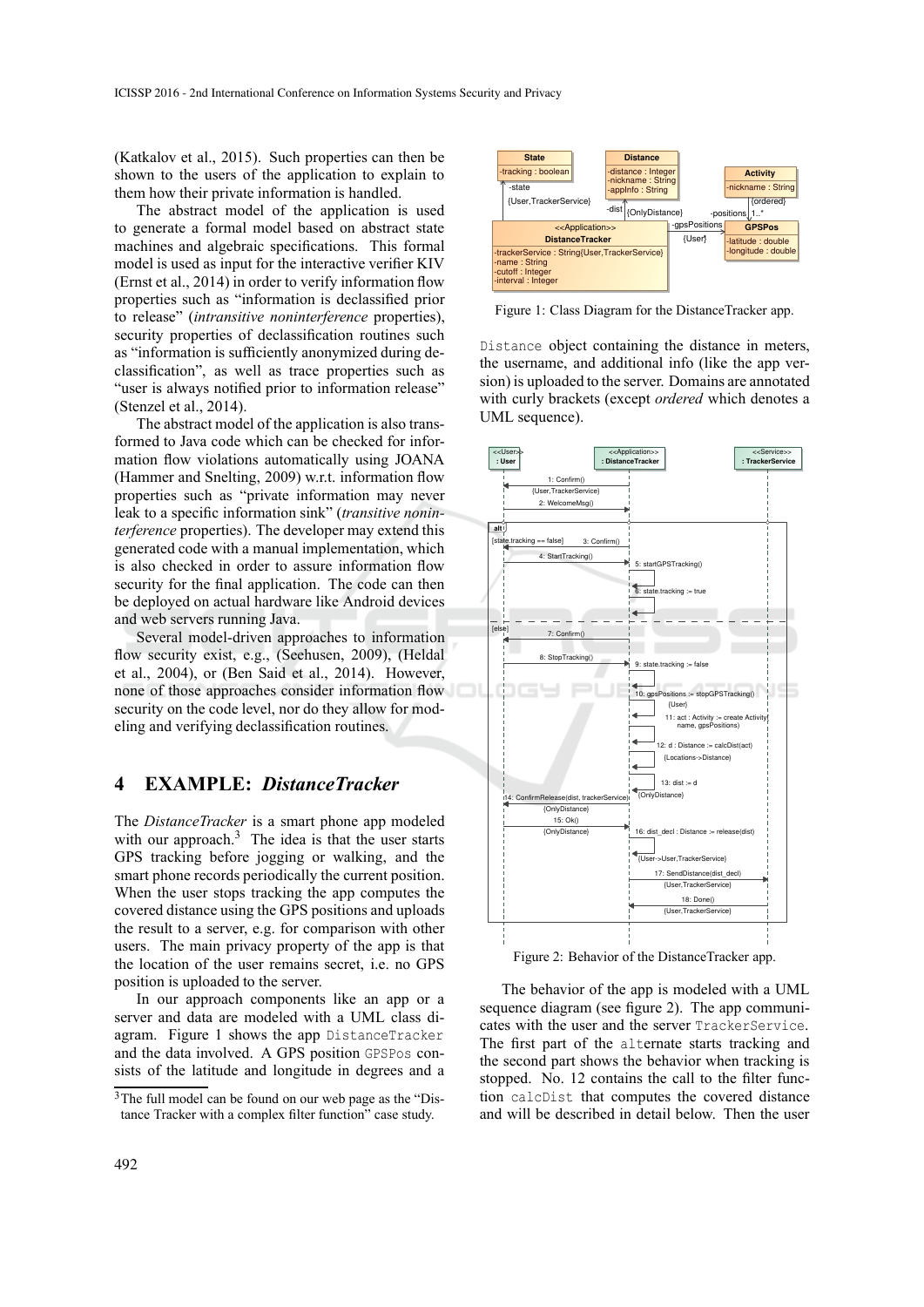is asked to release the distance (No. 14 and 15), and finally the result is uploaded to the server (No. 17). Domains are again annotated in curly brackets.

The {User} domain is the most secret domain and the GPS positions are annotated with this domain (No. 10 in the sequence diagram). The data uploaded to the server has the most public domain {User,TrackerService} (No. 17). Since there exists an information flow from {User} to {User,TrackerService} (the covered distance depends on the GPS positions) the result must be declassified. In the example two declassifications take place. First, the filter function calcDist declassifies from {User} to {OnlyDistance} via the declassification domain {Locations->Distance}. Then, after user confirmation the distance is further declassified to {User,TrackerService} via the domain {User- >User,TrackerService} (No. 16 in the sequence diagram). Here, no further filtering takes place, i.e. release is the identity operation.



Figure 3: Main Filter Function: calcDist.

Figure 3 shows the filter function calcDist modeled in our domain-specific language MEL. The input is an Activity object (see figure 1), the output a Distance object. The main part is a for-loop that iterates over the list of GPS positions and sums up

the distance. The actual computation of the distance between two positions is done by the distance operation (see figure 4). Finally, the resulting object is created by the prepareResult operation (figure 5).



Figure 4: Auxiliary Filter Function: distance.



Figure 5: Auxiliary Filter Function: prepareResult.

The distance operation (figure 4) to compute the distance between two points on earth given by degrees uses the so called *Haversine formula* since we are on the surface of a sphere. Note that it is not possible to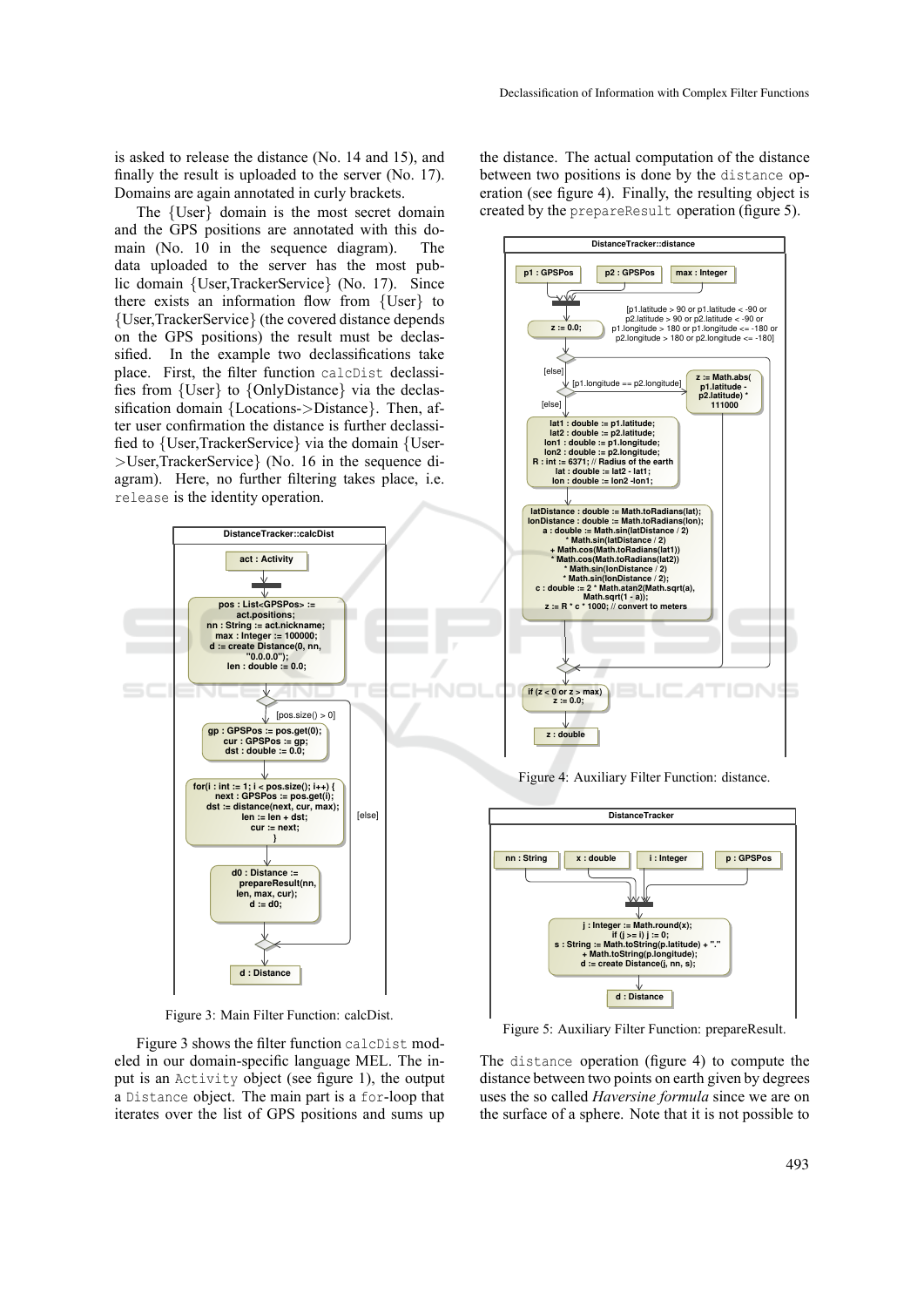assume a flat surface without further ado because the distance between longitudes depends on the the latitude. (E.g. about 111 km at the equator, 78 km at 45 degrees north, and 0 at the north pole. The Haversine formula still is an approximation because the earth is not a perfect sphere.) Additionally, the distance operation includes a check that the coordinates are valid, a shortcut if the longitudes of the two points are equal and a cutoff if the distance is too large (assuming that something must be wrong).

PrepareResult rounds the double value to integer and creates the Distance object. For demonstration purposes it also contains a severe information leak: The last GPS position is encoded as a string Math.toString(p.latitude) + "." + Math.toString(p.longitute) and stored in the appInfo field of the Distance object. This means the user's last position is uploaded to the server which violates the privacy requirement mentioned at the beginning.

Next we will discuss properties of the filter function.

# **5 PROPERTIES OF FILTER FUNCTIONS**

This filter function serves as an example of a complex operation because it contains an unbounded loop, uses complex data types(strings and doubles) and complex mathematical operations like toRadians, sinus, cosinus and square root. Probably quantitative information flow analyses will fail for this example.

We want to reason formally about (the sizes of) the equivalence classes of all inputs that map to the same output using first-order logic. In the following, we will use  $f f(i n) = out$  to denote a filter function  $f f$ with one input (just for simplicity) *in* that returns the output *out*. We define a finite set of input elements that return the same output as in, i.e. for a given in with  $f f(i n) = out$ :

$$
set \subseteq \{ a \mid \mathbf{ff}(a) = out \}
$$

Then we can specify that the size of the set *size(set)* is larger than a given constant, e.g. 10.000.000, or larger than any natural number *n*. Since *set* is a subset of one of the equivalence classes this means in the latter case that the equivalence class is infinite. Formally, we obtain

$$
ff(in) = out \rightarrow
$$
  

$$
\exists set. size(set) > c \land
$$
  

$$
\forall a. a \in set \rightarrow ff(a) = out
$$

*c* can be a constant or a variable *n* for the infinite case. Since the equivalence classes can be of different sizes we include an assumption about the input and output that specifies which class is meant:

$$
\forall \text{ in, out. } \mathbf{ff}(\text{in}) = \text{out } \land
$$
  
**assumption**(in, out)  $\rightarrow$   
 $\exists$  set. size(set) > c  $\land$   
 $\forall$  a. a  $\in$  set  $\rightarrow$   $\mathbf{ff}(a) = \text{out}$ 

Proving this property guarantees lowers bounds on the sizes of the equivalence classes.

However, reasoning about pure quantity is often not good enough. Especially for complex filter functions the equivalence classes are often infinite. Consider the filter function calcDist from the previous section. Given a list of GPS positions  $[p_1, p_2, ..., p_n]$ we can extend the list by adding the last position as often as we like:  $[p_1, p_2, ..., p_n, p_n, p_n, p_n, ...].$  This will result in the same distance, i.e. every equivalence class is infinite.

Note that this holds for calcDist even though it leaks the last GPS position! Therefore we propose a schema for properties that includes two additional features. First, all elements of the set should have a **property** and two different elements should have **enoughDifferences:**

1 
$$
\forall
$$
 in, out. **ff**(in) = out  $\land$ 

2 assumption(in, out) →  
\n3 
$$
\exists
$$
 set. size(set) > c ∧  
\n4  $(\forall a. a \in set \rightarrow$   
\n5 **ff**(a) = out ∧  
\n6 **property**(a) ∧  
\n7  $(\forall a. b. e \in set \land b \in set \land a \neq b \land$ 

 $\exists$  7 ( $\forall$  a, b. a ∈ set  $\land$  b ∈ set  $\land$  a  $\neq$  b  $\rightarrow$ 8 **enoughDifferences**(a, b))

We can instantiate the three predicates for the DistanceTracker in the following manner:

**assumption**(in, out)  $\equiv$  true (since all equivalence classes are infinite)

**property**(a)  $\equiv$  "all GPS positions in the input are valid degrees on earth"

**enoughDifferences**(a, b)  $\equiv$  "the GPS positions of a and b are mutually disjoint"

The second definition means that each latitude is between -90 and 90 degrees and each longitude between -180 and 180 degrees. This seems reasonable since we are talking about points on earth.

The third definition for **enoughDifferences** intends to capture the original privacy requirement that the position of the user remains secret. This is the case if there are many different inputs *with different positions* that return the same output. Then an observer can only learn that the user was at one of many different positions. Obviously, this property does not hold for the leaky calcDist filter function. Since the last position is encoded in the result all inputs must have the identical last position.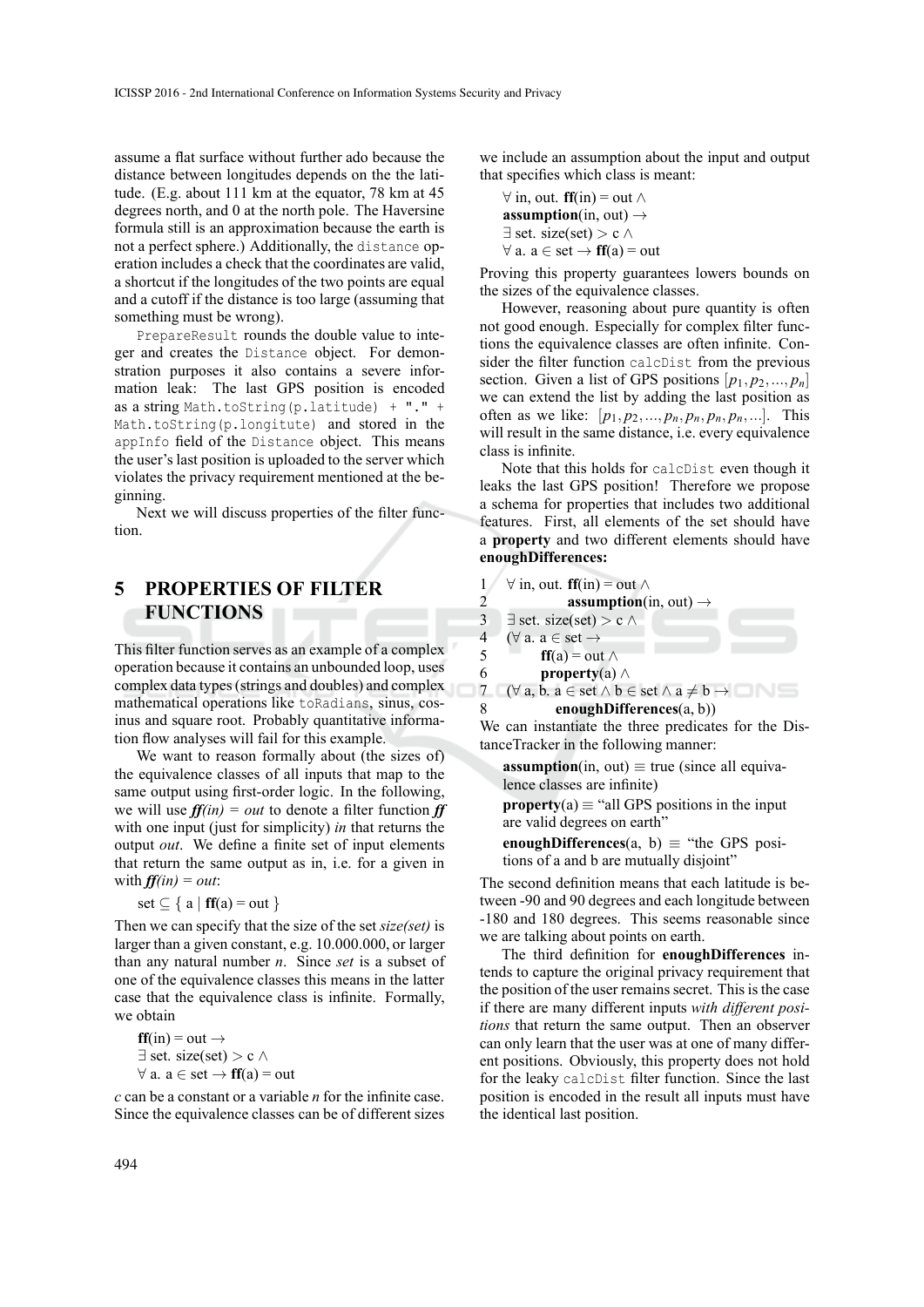For a corrected calcDist function with the leak is removed we can prove the property if we define the constant c of the size of the set as 10.000.000. The next section shows how to prove this property. In the remainder of this section we will discuss our proposed scheme.

Location privacy often requires that an observer/attacker can determine the users position only up to a certain precision, e.g. the attacker can only learn that the user is in a certain area, but not exactly where in this area. The previous definition ("mutually disjoint positions") makes no statement about this because the different positions could be very close to each other. However, we can strenghten **enoughDifferences** by specifying that the distance between two inputs must be larger than, e.g., one kilometer. In this case it is advisable to reduce the required size of the set because the proof is not a mathematical proof about geometry on the surface of a sphere, but a formal proof about the actual implementation of the filter function.

The scheme is also useful for standard examples of filter functions, e.g. a password checker. The filter function checkPW(username, password, database) is called with a (possibly nonexistent) username and a (possibly wrong) password and a database of users and passwords (a key-value store) and returns either true or false. Here, the input is the triple consisting of username, password and database. Obviously, both equivalence classes for the true and false result are infinite since there is an infinite number of usernames and passwords, and the database can contain arbitrary many different entries. So the sheer size does not help.

But we can express that an observer learns nothing about the password (other than what it is not) if the result is false:

```
assumption(in, out) \equiv out = false
```

```
property(a) \equiv
```

```
a.username = in.username \wedgea.password = in.password \wedgea.database.usernames =
   in.database.usernames ∧
(\forall uname. uname \neq a.username ∧
   uname ∈ database →
   lookup(uname, a.database) =
   lookup(uname, in.database))
```

```
enoughDifferences(a, b) \equivtrue
```
The **property** states that all elements of the set have the same provided username and password, and that the databases differ only in the password of the provided username. Since there exist infinitely many strings, there are infinitely many possibly correct passwords. **enoughDifferences** is not needed in this case.

We can also express that an observer learns nothing about the existence or non-existence of other usernames if the result of checkPW is true:

```
assumption(in, out) \equiv out = true
property(a) \equiva.username = in.username \wedgea.password = in.password
enoughDifferences(a, b) ≡
   a.database.usernames ∩
   b.database.usernames = {in.username}
```
**enoughDifferences** states that all databases in the set contain completely different usernames except for the provided username. This is necessary since the output of checkPW is true.

#### **6 PROOF TECHNIQUE**

A filter function like calcDist is translated into an abstract program and algebraic data types suitable for the theorem prover KIV (Ernst et al., 2014). Strings are mapped to algebraically specified strings, Integer to unbounded integers, and double is mapped to finite decimal numbers with arbitrary precision. The decimal numbers are a superset of the Java type double, but a good approximation because precision or the limitations of double are not important for the DistanceTracker. Classes like Activity or Distance (input and output of calcDist) are mapped to corresponding algebraic data types, and sequences are mapped to lists.

The properties listed in section 5 all follow the same schema. Therefore the same proof strategy is applicable. The idea is to inductively construct the set of inputs in the correct manner. For the main property we need a set that

- 1. contains enough elements, and
- 2. each element has a list of valid GPS positions that will compute a given distance, and
- 3. the GPS positions are disjoint.

The idea is to start with an empty set, then add an element that is tied to 0, then a second element tied to 1, and so on until an n-th element tied to n-1 is added with n greater than the required size of the set. "Tying" an element to a number n must be done by encoding n into the GPS positions is such a manner that all elements are different.

Inspection of the filter function shows that the distance d returned by calcDist will always be between 0 and 100000 meters, and that two GPS positions are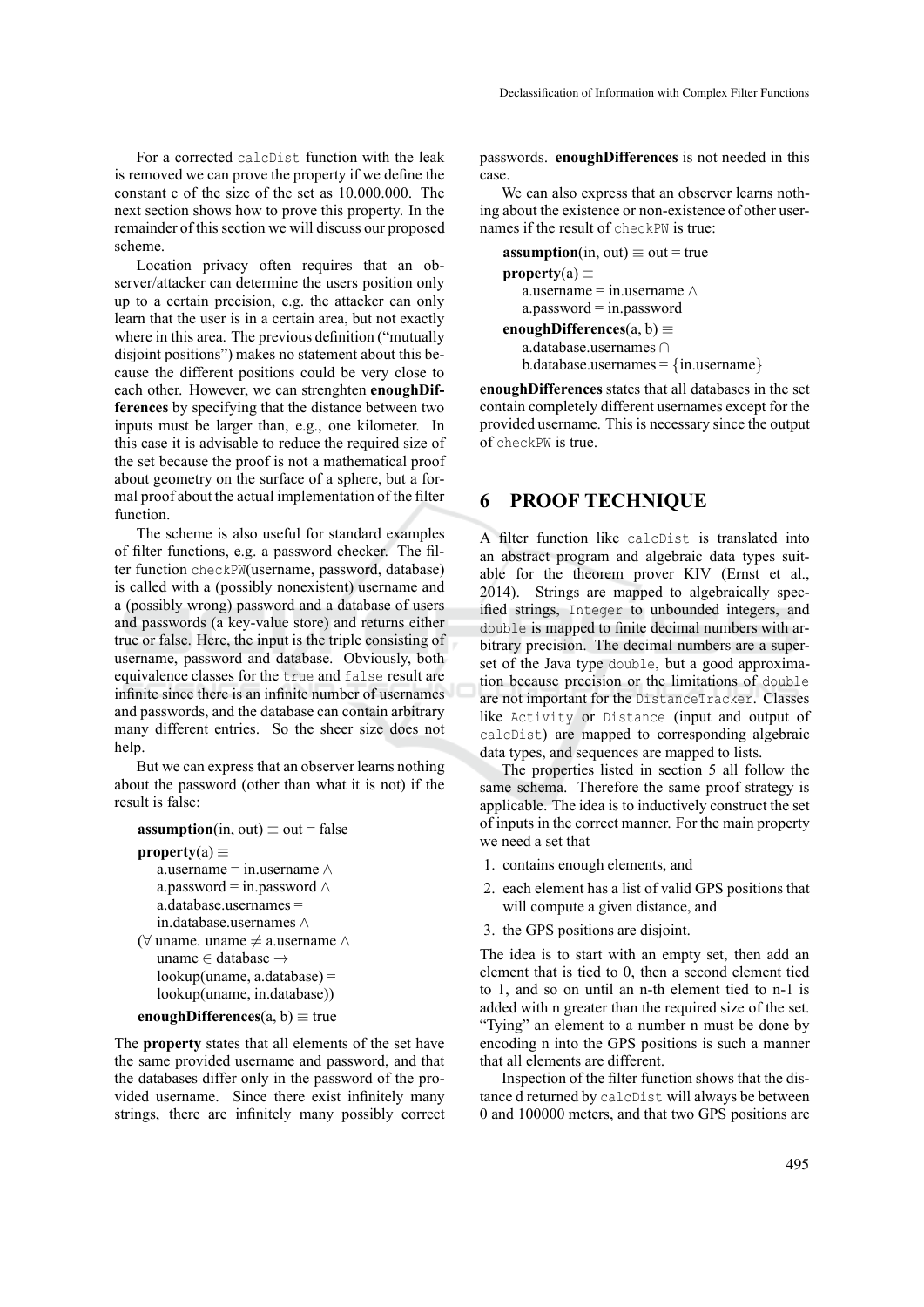enough to cover this distance. Therefore we can construct our first set element by using the following two GPS positions [50, -10] and  $[50 + x, -10]$  (latitude and longitude in degrees) where x is the correct value for distance d. This means we have a track that starts somewhere in Germany and leads straight North. For the next element we start a little bit to the east: [50, - 10 -  $1/y$ ] and  $[50 + x, -10 - 1/y]$ . Again this track leads straight to the North, but is disjoint from the first track and is tied to the number 1 (by the term  $1/y$ ). The next element then is [50, -10 -  $2/v$ ] and [50 + x, -10 - 2/y] and so on. y must be selected so that we obtain enough set elements with valid coordinates. Each track has the correct distance d, has valid coordinates and is disjoint from all other tracks. Hence we have constructed our set and can prove our property. The actual proof for the set construction uses induction on the size of the set n. In the induction step a new element is added with coordinates  $[50, -10 - (n+1)/y]$  and  $[50 + x, -10 - (n+1)/y]$ . We know that the element is new because we require all elements in the set to have values  $\leq$  n. Therefore the actual induction hypothesis is

 $\forall$  i, str. n ≤ 10000000  $\land$  0 ≤ i  $\land$  i < 100000  $\rightarrow$ 

 $\exists$  set. size(set)  $\geq$  n  $\land$  disjoint(set)  $\land$ 

(∀ y. y ∈ set → y.nickname = str ∧

validGPSCoordinates(y) ∧

 $(\exists m. 0 \le m \land m \le n \land y.$ positions =  $[50, -10 - m/y], [50 + x, 10 - m/y]])$ 

with suitable values for x and y as explained above  $(x = d/111000, y = 10<sup>5</sup>)$ . Even though this formula has a rather complex nesting of quantifiers the proof succeeds smoothly. For other properties and other filter functions another construction of the set elements is needed, but the induction hypothesis follows the same schema and the proof is similar.

The specification and proofs can be found on our website<sup>4</sup>.

## **7 CONCLUSIONS**

Information flow control frameworks often support the controlled release (or declassification) of confidential information. Qualitative and quantitative approaches exist to reason about what or how much information is released. We described a technique that is useable for complex filter functions that are difficult to analyse. As an example we used a Distance-Tracker app where the covered distance is computed from a sequence of confidential GPS positions. This

function uses complex data types and trigonometric operations. We showed that it is not enough to reason about the number of inputs that map to the same output with an example containing a serious leak. We described a scheme to obtain meaningful guarantees together with a generic proof technique. The results are fully integrated into our framework for information flow control.

Future work includes support for a graphical language to model this kind of properties.

#### **REFERENCES**

- Alvim, M. S., Andres, M. E., Chatzikokolakis, K., and Palamidessi, C. (2011). On the relation between differential privacy and quantitative information flow. In *ICALP 2011, Part II*, pages 60–76. Springer LNCS 6756.
- Backes, M., Köpf, B., and Rybalchenko, A. (2009). Automatic discovery and quantification of information leaks. In *Proceedings of the 30th IEEE Symposium on Security and Privacy (S&P 2009)*, pages 141–153. IEEE Computer Society.
- Ben Said, N., Abdellatif, T., Bensalem, S., and Bozga, M. (2014). Model-driven information flow security for component-based systems. In Bensalem, S., Lakhneck, Y., and Legay, A., editors, *From Programs to Systems. The Systems perspective in Computing*, volume 8415 of *Lecture Notes in Computer Science*, pages 1–20. Springer Berlin Heidelberg.
- Chatzikokolakis, K., Andrs, M. E., Bordenabe, N. E., and Palamidessi, C. (2013). Broadening the scope of differential privacy using metrics. In *PETS 2013*, pages 82–102. Springer LNCS 7981.
- Clark, D., Hunt, S., and Malacaria, P. (2007). A static analysis for quantifying information flow in a simple imperative language. *J. Comput. Secur.*, 15(3):321–371.
- Cohen, E. S. (1978). Information transmission in sequential programs. In DeMillo, R. A., Dobkin, D. P., Jones, A. K., and Lipton, R. J., editors, *Foundations of Secure Computation*, pages 301–339. Academic Press.
- Enck, W., Octeau, D., McDaniel, P., and Chaudhuri, S. (2011). A study of android application security. In *Proceedings of the 20th USENIX conference on Security*, SEC'11, pages 21–21, Berkeley, CA, USA. USENIX Association.
- Ernst, G., Pfähler, J., Schellhorn, G., Haneberg, D., and Reif, W. (2014). KIV: overview and VerifyThis competition. *International Journal on Software Tools for Technology Transfer*, pages 1–18.
- Giacobazzi, R. and Mastroeni, I. (2005). Adjoining declassification and attack models by abstract interpretation. In *Proc. European Symp. on Programming*, pages 295–310. Springer LNCS 3444.
- Goguen, J. and Meseguer, J. (1982). Security policies and security models. In *IEEE Symposium on Security and privacy*, volume 12.

<sup>4</sup>The direct link is: https://swt.informatik.uni-augsburg.de/swt/ projects/iflow/DistanceTrackerComplexFilterSite/index.html